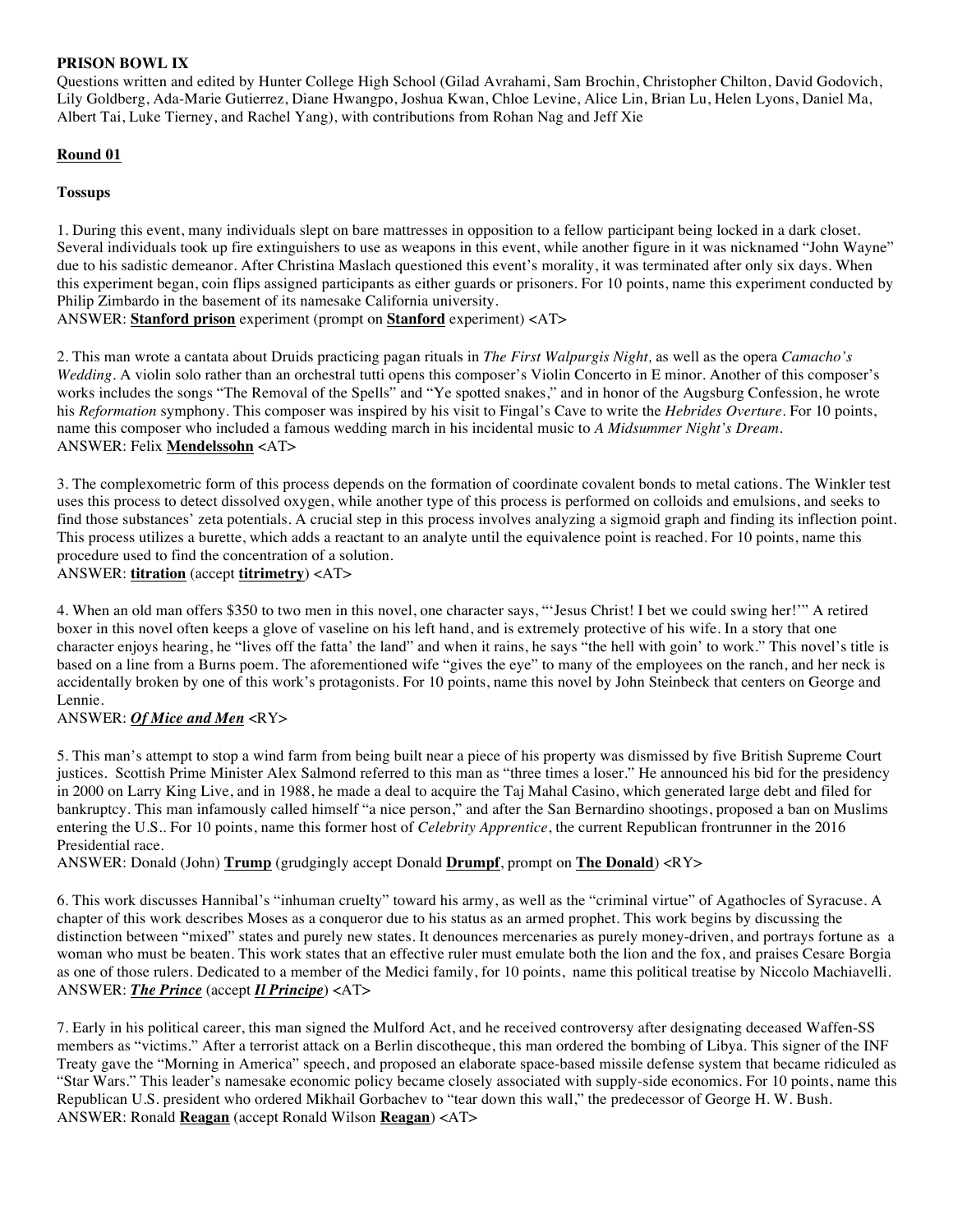8. After the protagonist breaks into a hospital room in this film, a patient puts on her glasses and tells him to "stop." At its beginning, a man is forced to drink bourbon after being kidnapped in an attempt to stage a drunk driving accident after he is mistaken for "George Kaplan." This film's opening credits are projected along the side of a New York City glass skyscraper. During its climax, Leonard pursues its main characters down Mount Rushmore. An iconic scene sees the protagonist nearly hit by a crop-duster plane. Starring James Mason, Cary Grant, and Eva Marie Saint, for 10 points, name this 1959 Alfred Hitchcock spy thriller. ANSWER: *North by Northwest* <CL>

9. The childhood girlfriend of this work's narrator knifes an elderly woman and is sent away to reform school. Another character in this novel is sent on an errand to allow time for the seduction of Vanita. The narrator of this novel has amnesia until an exile in Sundarban, and later, this novel criticizes the prime minister's overreach during the Emergency. Its narrator has a large, dripping nose and telepathic powers, which he uses to contact others like him, like Shiva "of the Knees" and "Parvati-the-Witch." Saleem Sinai and others are the title figures of, for 10 points, what magical realist novel by Salman Rushdie? ANSWER: *Midnight's Children* <CL>

10. This body of water was used to access the Steelyard from Lubeck, a Kontor and member of a noted trading organization on it. The *Kingston Emerald* was attacked in this sea during the Cod Wars. Both the scuttling of the German High Seas Fleet in the Scapa Flow and the Battle of Dogger Bank were in this sea during WWI. Its Roughs Tower claims to be the Principality of Sealand. The Kiel Canal connects the Baltic Sea to this sea, and the Anglo-Dutch Wars were primarily fought on it. The Hanseatic League often operated in this sea. For 10 points, name this sea between Britain and Norway that is connected to the Atlantic by the English Channel. ANSWER: **North Sea** <CL>

11. One of this man's paintings features a lightning bolt in the upper left corner, causing the titular horse to twist its neck backwards. Another of his paintings includes an Assyrian fortress in the background, as well as a bed with elephant heads on its corners. A hand protrudes through rubble beneath a kneeling woman in his *Greece on the Ruins of Missolonghi*. This artist of *The Death of Sardanapalus* used hats to denote social classes in a work which features a Phrygian cap-clad Marianne. That painting centers on a bare-chested woman waving a French flag amidst the July Revolution. For 10 points, name this artist of *Liberty Leading the People*. ANSWER: Eugène **Delacroix** (accept Ferdinand Victor Eugène **Delacroix**) <CL>

12.One of these things began in Lumpkin County, Georgia, and ultimately was the cause of Indian removal. Rabbit Creek was renamed after George Cormack and Skookum Jim began one of these events. Another of these events was initiated on the rancho of New Helvetia ("hel-VEE-shuh"). Participants in one of these events returned on the *Excelsior* and the *Portland*. These events prompted the Foreign Miners' Tax on the Chinese and used a technique called panning. An 1849 discovery at Sutter's Mill in California prompted one of the largest of these events, which was followed by an explosion in California's population. For 10 points, name these migrations, often West, to gather a certain precious metal. ANSWER: **gold rush**es [be lenient on word variants]

13. When an object possesses a constant value for this quantity, it can be described with Rindler coordinates, and it will undergo hyperbolic motion. When repeatedly reflected, particles will undergo an increase in a type of this quantity named after Fermi. The equivalence principle likens a uniform gravitational field to this quantity, and increases in it will cause increases in g-forces. For an object undergoing circular motion, this value is equal to velocity squared over the radius of the path, and this value is the derivative of velocity with respect to time. For 10 points, force equals mass multiplied by what value? ANSWER: **acceleration** (accept linear **acceleration**, do not accept "angular acceleration") <AT>

14. An unconventional work in this form is "Nothing was ever what it claimed to be" by Karen Volkman, and another work in this form proclaims that the speaker has "never felt a calm so deep!" That one does not contain a volta, because it is the Italian type. Another poem in this form, a "Holy" one," is by John Donne and opens, "Death, be not proud." Many of these poems, including one which states, "My mistress' eyes are nothing like the sun," were written for the "Dark Lady." Containing three quatrains and a couplet, for 10 points, identify these closed form poems in iambic pentameter, many of which were written by Shakespeare. ANSWER: **sonnet**s [accept **English**, **Shakespearean** or **Spenserian** sonnet until "never felt" or accept **Petrarchan** or **Italian** sonnet until "Italian"] <CL>

15. Two people with this relationship helped the Argonauts defeat King Amycus and invade the city of Iolcus; those two people were called the Dioscuri. Two people with this relationship turned their half brothers into the Howler Monkey Gods, and defeated a bird demon named Vucub-Caquix, or "Seven-Macaw." A set of these individuals that escaped the underworld by playing a ballgame was known as the "Hero" example of these entities. One set of these people were suckled by a she-wolf and later founded a city on the Palatine Hill. For 10 points, name this relation shared by the Greek deities Apollo and Artemis. ANSWER: **twins** [prompt on **brothers** or **siblings**]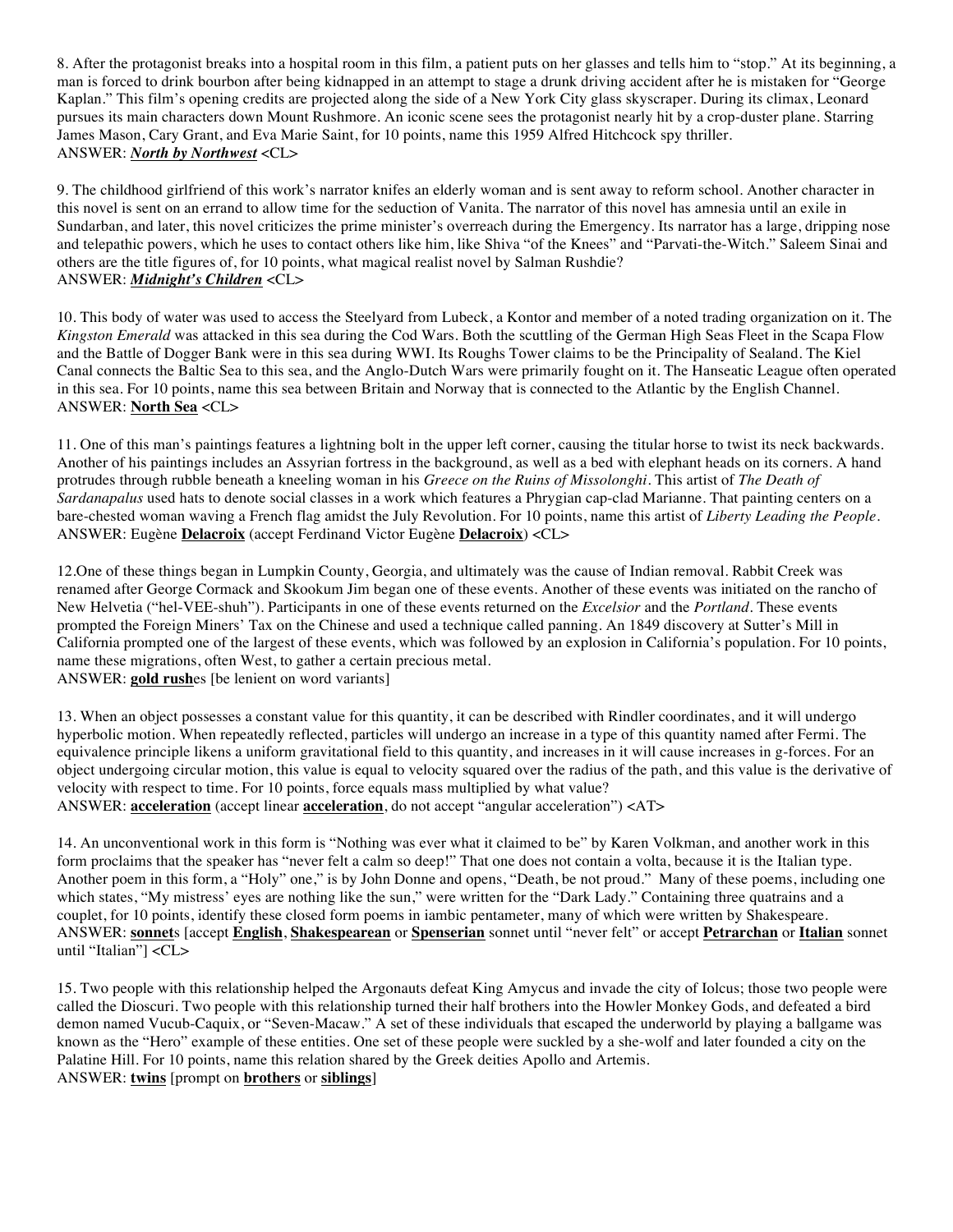16. Some of these entities decussate at the bases of pyramidal cells. These cells can form tracts and are divided into commissural, association, and projection fibers. All mechanoreceptors are this type of cell. Some groups of these cells are called ganglia. Reflex arcs are made from two or more of these cells. Grey matter and white matter, which differ in myelin content, are tissues made of these cells. For 10 points, name these cells that comprise the brain and spinal cord and transmit electrical impulses through synapses. ANSWER: **neuron**s (prompt on **nerve cells**, do not accept "nerves")

17. The study of Redology is dedicated to a work set primarily in this city. The aftermath of the Northern Expedition saw this city lose its status as capital. The Macartney expedition unsuccessfully sought to create a British embassy in this city, and the Eight-Nation Alliance occupied it in 1900. In 1937, the Marco Polo Bridge Incident south of this city caused the start of the second Sino-Japanese War. In 1860, British and French soldiers burned the Summer Palace in this capital of the Qing Dynasty. For 10 points, name this home of Tiananmen Square, the current Chinese capital. ANSWER: **Beijing** (accept **Peking**)

18. This writer's first novel consists of the correspondences of two second cousins, twice removed. That novel is *Poor Folk*. A work by this man includes the section "Apropos of the Wet Snow" and is often considered to be the first existential novel. This man was inspired by his imprisonment to write *The House of the Dead*. He tried to create "the positively good and beautiful man" in Prince Myshkin and also created a character who compares himself to Napoleon Bonaparte and murders Alyona [al-YO-na] Ivanovna. That character is Raskolnikov. For 10 points, name this Russian author of *The Idiot* and *Crime and Punishment*. ANSWER: Fyodor (Mikhailovich) **Dostoevsky** [accept Fyodor **Dostoyevsky**, etc.] <CL>

19. Components of this entity classified as beta-spinel and gamma-spinel are wadsleyite and ringwoodite, and it can be studied by examining the compositions of xenoliths. The bottom portion of this entity's ultra-low velocity D double-prime layer is marked by a seismic velocity discontinuity named after Gutenberg. Largely comprised of olivine, this structure's upper boundary is the Mohorovicic (Mo-ho-ro-vee-chick) Discontinuity, and its convection currents drive the movements of tectonic plates. For 10 points, name this region of the earth between the crust and the outer core.

ANSWER: **mantle** (prompt on **lithosphere** or **asthenosphere**) <AT>

20. This healer of Agatha resurrected the generous Tabitha, and along with John, cured a cripple at the Beautiful Gate. While attempting to flee Rome, this man asked a passerby "quo vadis ("WA-dis")?," and after being imprisoned by Herod, he was freed by an angel. Because he believed himself to be unworthy of dying like Jesus, this man demanded that he be crucified upside-down. This recipient of the "Rock of my Church" speech had previously denied Jesus three times, and he is commonly depicted holding the keys to the gates of heaven. For 10 points, name this apostle who is considered to the first Pope.

ANSWER: Saint **Peter** (accept Simon **Peter**, prompt on **Simon** or similar name variants) <AT/JK>

TB. The protagonists of this novel give up their breakfast on Christmas Day to give it to a poor family, the Hummels, and another character in this novel falls in love with Professor Baehr. One of this novel's characters struggles to control her anger when her youngest sister burns a book she had written, and nearly allows that sister to drown during an ice-skating accident. In this novel, Demi and Daisy are the twin children of John and Meg, and Jo sells her hair to help finance her mother's trip to Washington, DC to nurse her sick father. Later, Jo's little sister Beth catches scarlet fever and dies. For 10 points, name this 19th century novel about the title four March sisters by Louisa May Alcott. ANSWER: **Little Women** <RY>

# **Bonuses**

1. These mostly-paramagnetic elements exhibit at least two oxidation states, and compounds containing them are often bright-colored due to the movement of their electrons across different energy states. For 10 points:

[10] Name these elements. They include groups 3 to 12 on the periodic table.

ANSWER: **transition metal**s (or **transition element**s, prompt on **metal**s)

[10] Transition metals exhibit their characteristic properties because these four-lobed entities are only partially filled.

#### ANSWER: **d orbital**s

[10] In two transition metals, an electron from the 4s orbital will move to the 3d orbital in order to fill that orbital halfway, stabilizing the atom but violating the Aufbau principle. Name either of those two elements.

ANSWER: **copper** or **chromium** (either acceptable; accept **Cu** or **Cr**) <AT>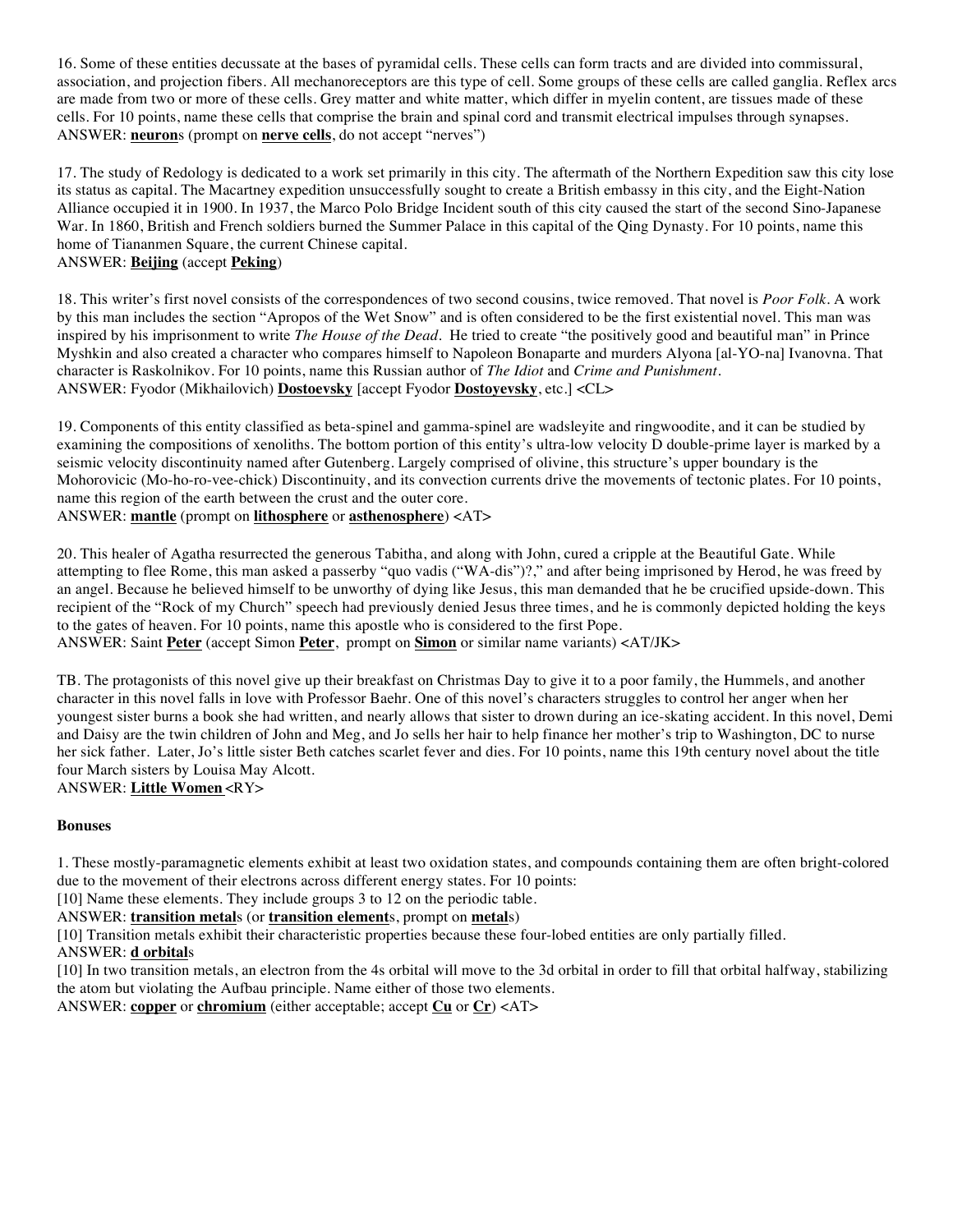2. One character in this novel ascends to heaven while sewing sheets, and another has an eating competition with the Elephant. For 10 points each:

[10] Name this novel about the multi-generational Buendía family, penned by Gabriel García Márquez. At one point in this novel, a machine gun kills three thousand people.

## ANSWER: *One Hundred Years of Solitude* [accept *Cien Años de Soledad*]

[10] *One Hundred Years of Solitude* takes place in this city of mirrors, which is eventually destroyed by a hurricane. José Arcadio Buendía founds this city and imagines it to be surrounded by water.

#### ANSWER: **Macondo**

[10] This daughter of Ursula Iguarán and member of the second generation of the Buendía family wears a black bandage that represents virginity in the novel. She feuds with her adoptive sister Rebeca over Pietro Crespi. ANSWER: **Amaranta** Ursula [prompt on **Ursula**] <CL>

3. This trade route was closed after being captured by Tibetans in 678, but was reopened by Empress Wu during the Second Zhou ("JOE") Dynasty in 699. For 10 points each:

[10] Name this route from China to Rome, which Marco Polo traveled.

## ANSWER: **Silk Road**

[10] This city on the Silk Road was the Sogdiana capital, and it had the Greek name of Marakanda. It contains the Registan square and the Gur-e-Amir Mausoleum. Babur notably lost control of this city three times.

## ANSWER: **Samarqand**

[10] This other Silk Road city, now the capital of Shaanxi province, served as the starting point for the Silk Road. The Terracotta Army was later discovered here.

## ANSWER: **Xi'an** [accept **Sian**; accept **Chang'an**]

4. Don't throw away your shot to answer these questions about a musical centering on a "ten dollar founding father without a father." For 10 points each:

[10] Name this 2015 Broadway musical, which opens by describing its title character as a "bastard, orphan, son of a whore and a Scotsman." Characters in this musical rap about the American debt plan in "Cabinet Battle #1."

ANSWER: *Hamilton* [do not accept or prompt on "Alexander Hamilton"]

[10] In *Hamilton*, this character's name is frequently followed by the word "sir." Played by Leslie Odom Jr., he sings "love doesn't discriminate between the sinners and the saints" in "Wait For It" and addresses "Dear Theodosia" to his daughter.

#### ANSWER: **Aaron Burr** [accept either underlined portion]

[10] This MacArthur "Genius Grant" Fellow and Hunter College High School graduate served as the librettist, composer, and star of *Hamilton*. He set his musical *In the Heights* in a largely Dominican-American community.

# ANSWER: Lin-Manuel **Miranda** <CL>

5. The gabelle and corvée ("cor-VAY") were types of these economic measures, and the intendant systems in both Bourbon dynasties collected them. For 10 points each:

[10] Name these government levies on goods like salt, property, and wealth.

ANSWER: **tax**es

[10] The "robe" and "sword" were two types of this French social group. They were exempt from most taxes and comprised the Second Estate.

#### ANSWER: **nobility** or **noble**s

[10] Holders of this position, like Richelieu ("ree-SHELL-you") and Mazarin, sought to protect the French nobility and the Church from taxes, and ended up taxing the poor.

# ANSWER: **Cardinal**

6. The artist of this painting painted another version of it with its key objects split into fragments, titled "The Disintegration" of this painting. For 10 points:

[10] Name this painting, which some theorized to represent the Theory of Special Relativity.

#### ANSWER: *The Persistence of Memory*

[10] The Persistence of Memory is a painting by this Spanish surrealist artist. He fixed a lobster sculpture atop a telephone in his aptly named *Lobster Telephone*.

#### ANSWER: Salvador **Dali**

[10] In another painting, Dali drew two of these animals with extremely elongated legs. Another Dali painting features them as the reflections of swans.

ANSWER: **elephants** <AT>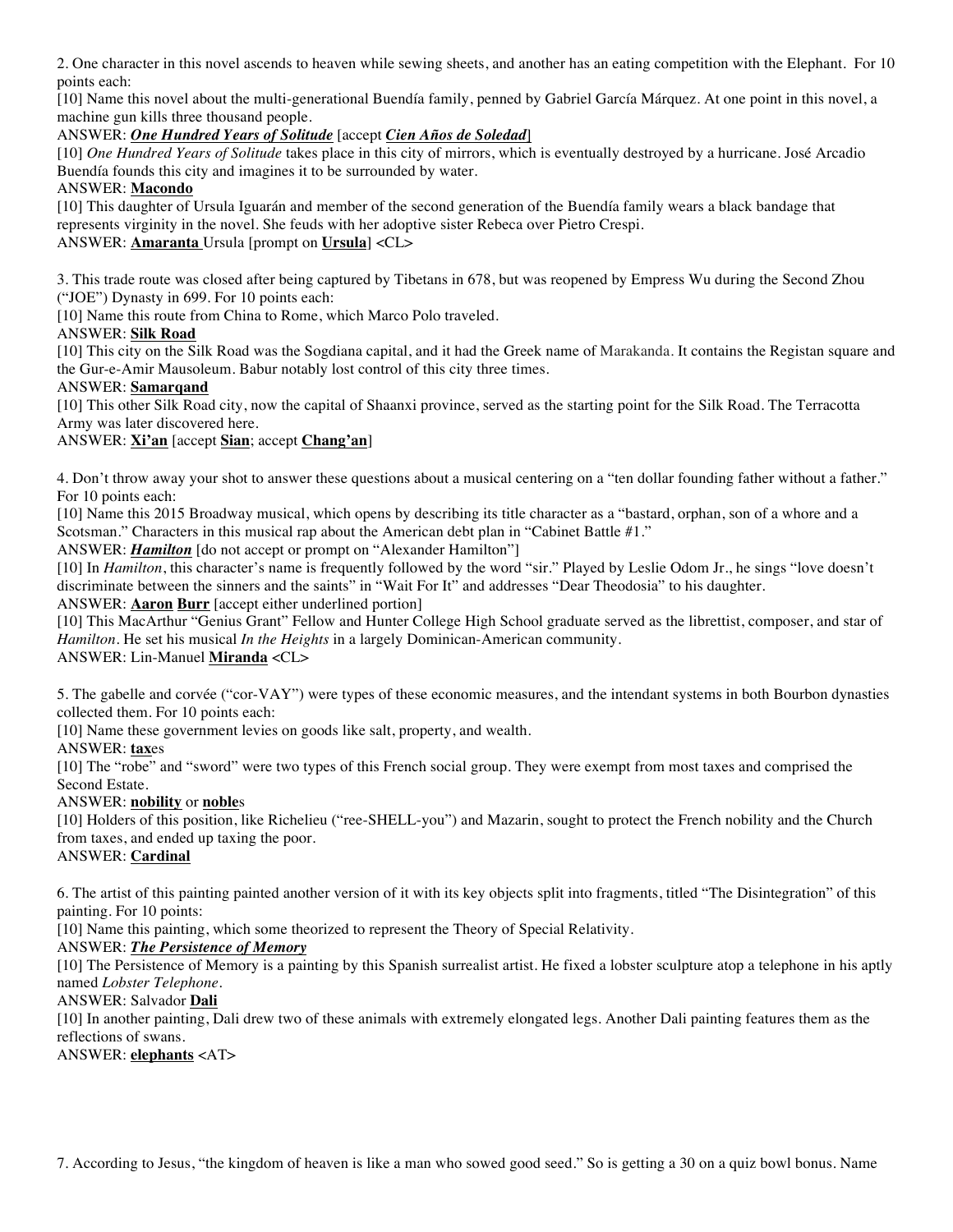some things about the parables of Jesus, for 10 points each:

[10] This figure, a man who helps a Jew who has been beaten along the side of the road, is now used as phrase describing anyone who helps a stranger.

# ANSWER: **Good Samaritan**

[10] In one parable, Jesus compares the kingdom of Heaven to this plant. It grows to become a tree "so that the birds of the air come and lodge in its branches."

ANSWER: **mustard** (accept **mustard** plants or **mustard** trees)

[10] This book of the Bible is the only one to depict the mustard seed being grown in a garden as opposed to a field. This book begins with a preface to Theophilus and features the Parable of the Prodigal Son.

ANSWER: Gospel of **Luke** <JK>

8. In this novel, Constance Bonacieux, the seamstress of the Austrian Queen of France, is beloved by a main character. For 10 points each:

[10] Name this historical adventure novel about d'Artagnan's attempts to join a certain group, of which Athos, Porthos, and Aramis are members. Other characters include Comte de Rochefort and Milady de Winter.

# ANSWER: *The Three Musketeers* [accept *Les Trois Mousquetaires*]

[10] This author of *The Three Musketeers* also wrote *The Vicomte of Bragelonne: 10 Years Later* and a novel about the revengeseeking Edmond Dantes, *The Count of Monte Cristo*. He had a son with the same name.

ANSWER: Alexandre **Dumas** [do not accept "Thomas-Alexandre Dumas"]

[10] The final installment of the *Three Musketeers* saga is given this name, which is also the name of a historic prisoner who was arrested under the name Eustache Dauger.

# ANSWER: *The Man in the Iron Mask* [accept *L'Homme au Masque de Fer*] <CL>

9. For 10 points each, name some things about the biology behind the game agar.io (agar-ee-oh).

[10] By pressing the spacebar, one can split their cell into two identical copies of itself via this cellular process. In this process, with phases like prophase and metaphase, sister chromatids are separated into two daughter cells.

# ANSWER: **mitosis**

[10] Player cells can engulf rainbow food pellets or other players' cells via this action. Macrophages commonly perform this process, where vesicles are formed to house foreign objects.

## ANSWER: **phagocytosis**

[10] In agar.io, players move their cell by moving their cursor around the map. Actual amoebas move by extending or retracting these bulges of cytoplasm, formed by the coordinated pushing action of actin microfilaments.

# ANSWER: **pseudopod**s (or **pseudopodia**) <AT>

10. It's the city of love but, devastatingly, hatred was brought to this city in November 2015. For 10 points each:

[10] Name this national capital targeted by ISIL in an attack in which over 120 people were killed. President Francois Hollande called the attack on this city "an act of war" in the following days.

# ANSWER: **Paris**

[10] One targeted site in Paris was this theater, in which gunmen shot at the crowd before holding hostages. The Eagles of Death Metal were playing at this theater before the attack.

#### ANSWER: the **Bataclan**

[10] Controversy arose when one of these objects was found near some suicide bombers' bodies. An investigation found that up to eight attackers may have had identical versions of these objects.

ANSWER: **Syrian passport** [accept equivalents; prompt on any sort of official documentation about travel, asylum, migration, etc. from Syria] <CL>

11. This poet wrote that "[i]n the hour of darkness and peril and need, / The people will wake and listen to hear / The hurrying hoofbeat of that steed," which carries the protagonist of his most famous poem. For 10 points each,

[10] Name this poet of "Paul Revere's Ride." He also wrote about an Acadian heroine named Evangeline searching for her lover Gabriel.

# ANSWER: Henry Wadsworth **Longfellow**

[10] Longfellow also wrote this epic poem about an Iroquois hero who falls in love with Minnehaha. The poem ends when its title hero leaves on a canoe, encouraging his people to heed the Christian missionaries who have just arrived.

#### ANSWER: *The Song of Hiawatha*

[10] Longfellow based the meter of *The Song of Hiawatha* on this national epic of Finland by Elias Lonnrot. ANSWER: The **Kalevala** <CC>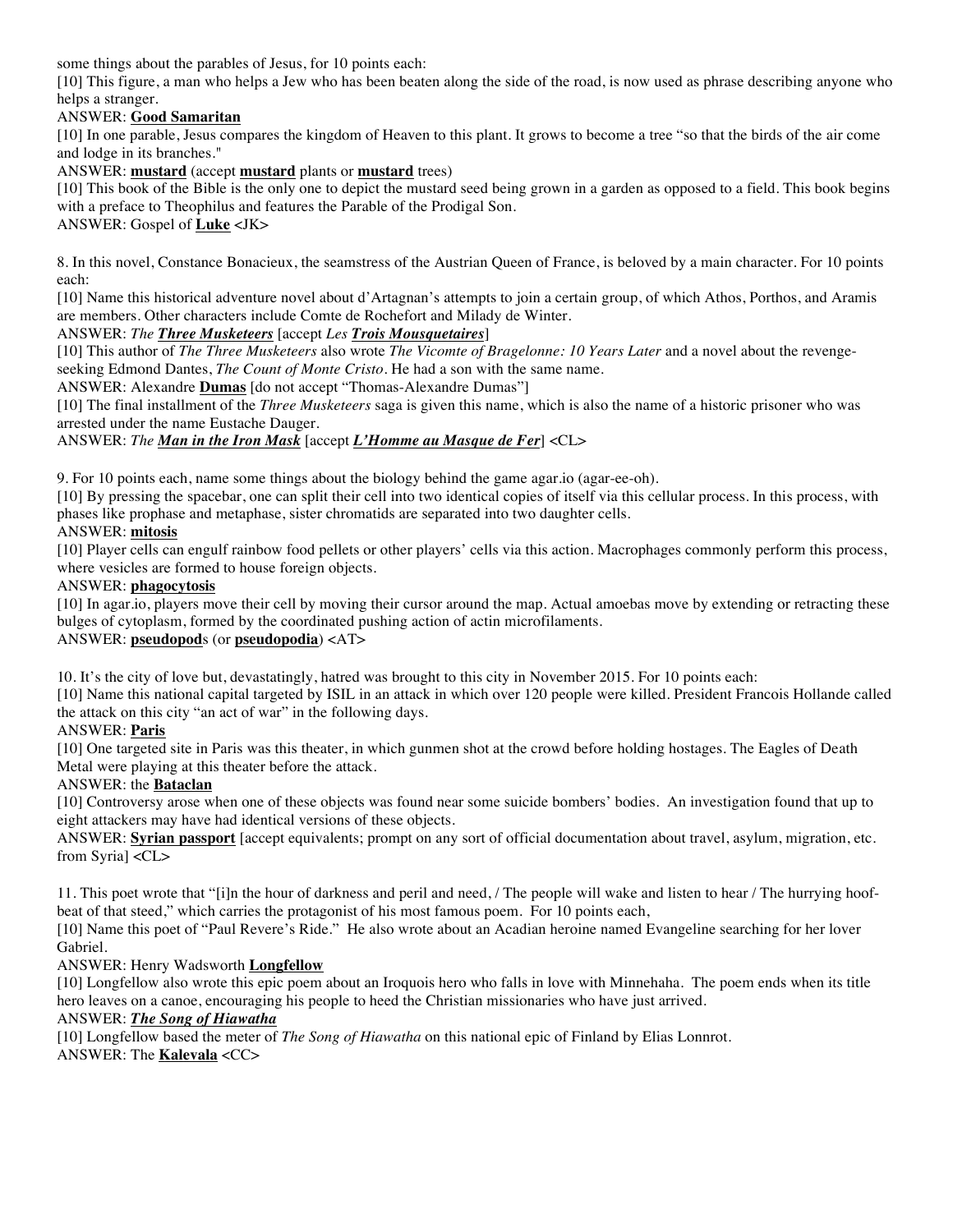12. These objects can be longitudinal or transverse, depending on whether the particle displacement is parallel or perpendicular to the direction of their propagation. For 10 points each:

[10] Name these objects that can be modeled by the sine or cosine functions. They're defined by quantities such as amplitude and period.

ANSWER: **wave**s (accept specific types, like sound **wave**s, light **wave**s, or electromagnetic **wave**s)

[10] This phenomenon occurs when a system is exposed to a wave of a certain frequency, causing it to oscillate at a greater amplitude. On string instruments, this phenomenon causes strings that share overtones to vibrate simultaneously.

ANSWER: **resonance** (accept acoustic **resonance**)

[10] A wave will experience resonance when the frequency of the wave is an integer multiple of this quantity. This quantity is also referred to as the first harmonic.

ANSWER: **fundamental** frequency <AT>

13. Not surprisingly, unusual climate patterns have greatly impacted history. Name some stuff about historical events impacted by climate, for 10 points each:

[10] This European climatic change from around 1500 to 1900 created a moral economy in Western Europe and helped end Norse colonies in Greenland. It caused the average European's height to shrink by one inch during one century.

ANSWER: **little ice age** (prompt on **ice age**)

[10] A harsh winter and a short summer caused a famine among the Third Estate, and prompted the 1789 storming of this Parisian prison.

ANSWER: the **Bastille**

[10] Two-thirds of this city burned in 1666 because of a hot summer. Its rebuilding was not planned by Christopher Wren or anyone else, but its streets got wider.

#### ANSWER: **London**

14. This movement began in Northampton, Massachusetts, where Jonathan Edwards preached "fire and brimstone" sermons. For 10 points each:

[10] Name this new wave of Protestantism in Europe and the American colonies during the 1730s and 1740s.

ANSWER: **First Great Awakening** [prompt on **Great Awakening**]

[10] This Edwards sermon emphasized that anyone could be damned. It described a spider held over hell, with God ready to cut its web at any time.

ANSWER: **"Sinners in the Hands of an Angry God"**

[10] This 18th century Anglican cleric, an open-air orator during the First Great Awakening, had his speeches printed by Benjamin Franklin. He helped to develop revivalist-style preaching along with Jonathan Edwards, and was a notable advocate for Arminianism. ANSWER: George **Whitefield** [or George **Whitfield**] <AT>

15. This man's *Minute Waltz* was inspired by the sight of a dog chasing its own tail, and his Prelude Op. 28 was nicknamed "Raindrop" from the repeated A-flat which appears throughout it. For 10 points:

[10] Name this Polish composer and virtuoso pianist.

ANSWER: Frederic (Francois) **Chopin**

[10] This Etude by Chopin got its nickname because it was written at the same time as 1831's November Uprising, Poland's failed uprising against the Russian empire. It begins with several rapid descending runs in the left hand.

ANSWER: **Revolutionary** Etude (or Etude **Op. 10, No. 12** or Etude **on the Bombardment of Warsaw**)

[10] Chopin also wrote many of these Polish folk dances for Piano. They're characterized by strong accents placed on the second or third beat of a measure.

ANSWER: **mazurka** <AT>

16. The name for this region comes from the Quechua word for "plain", and its native animals include the rhea as well as several species of armadillo. For 10 points each:

[10] Name this grassland mostly in northern Argentina and southern Uruguay.

ANSWER: The **Pampas** [accept Las **Pampas**]

[10] On the other Argentine coast, this region once housed the Mapuche. With its neighbor Los Lagos, this place is part of the Lake Region of Chile and includes the volcano Villarrica.

ANSWER: La **Araucanía** Region

[10] These excellent horse-riders and ranchers are called huasos in Araucanía and gauchos in the Pampas.

ANSWER: **cowboy**s [accept **vaquero**s, prompt on **ranchero**s] <GA>